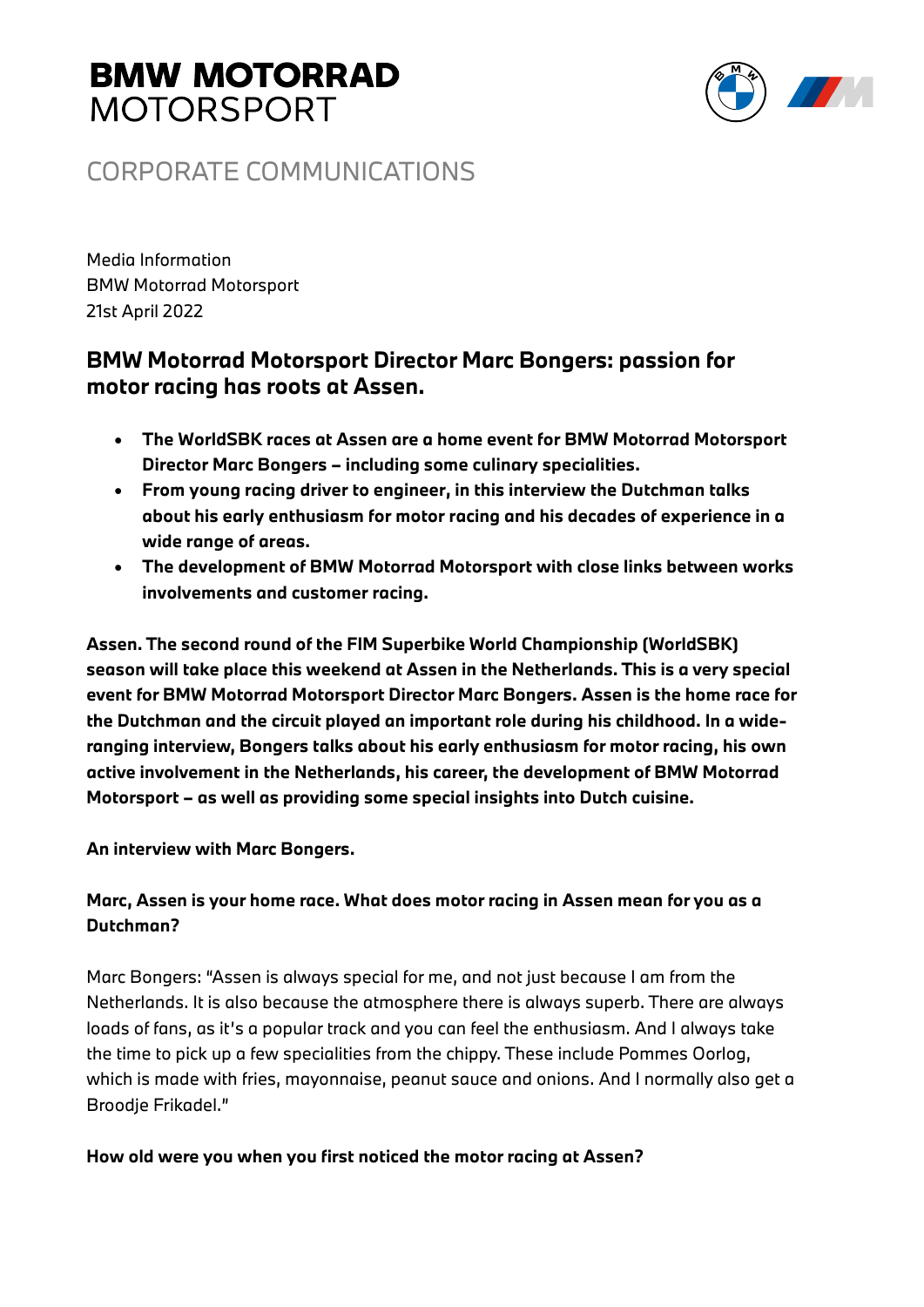

### CORPORATE COMMUNICATIONS

Bongers: "I think that was when I was about ten years old. Bennie Streuer is now part of the sidecar team for Bonovo action, and I can clearly remember seeing his father racing at Assen when I was there with my father. I always loved motor racing, whether it was on two, three or four wheels. I was always out on Mofas or mopeds as an adolescent, and when I was 17 or 18 I competed in four-hour races in the Dutch 50cc championship sometimes at Assen. I don't know my exact lap times any more, but if they'd been good then I might have a different job now (laughs). We did a lot ourselves. Together with a friend of mine, I worked on moped tuning and setup in the garage. I had already started my technical studies back then, which stirred my passion for engineering. We tried to think of ways to improve the motorbike. We were already hitting 160 km/h on the straights even then. That's not bad for 50cc."

#### **When did you realise that you wanted to make a career out of motor racing?**

Bongers: "I'd say that was when I was 15 years old. I had realised that before my vocational training but that doesn't come from my family. My family and my environment had nothing to do with motor racing. Of course, my job now means that there is a level of interest there, but I realised it early on and friends of mine shared this passion, some of whom are involved in motor racing too."

#### **Where has your career taken you thus far?**

Bongers: "I studied at the technical university for automotive technology in the Netherlands. I then spent some time at Hartge BMW, a BMW tuning company in the Saarland region. Then I moved to England to work for Ascari for two years. My next stop was Lotus, where I worked for several years. I really liked it there but I wasn't involved in motor racing. Then I got a call from a former trainee in Switzerland, to let me know that Sauber were looking for people to work in their Formula 1 team, which was then Sauber-Ferrari. I had always dreamed of getting into Formula 1, so I upped sticks at Lotus and said to myself that this was a chance I had to take. That was in 2000. Since then, I have remained involved in motor racing and haven't left. At Sauber, I also made my first experiences with professional motorcycle racing as the development of the first 4-stroke GP engines of the new era has been partly done there. In 2005, I made the move to BMW Williams in Munich. One year later, that team became the BMW Sauber F1 Team – meaning that I was working with my old Swiss colleagues once more. When BMW withdrew from Formula 1 at the end of 2009, I realised that I really liked working at BMW and living in Bavaria, and from a personal point of view, I was happy there with my then girlfriend – who is now my wife – and the family. Bavaria really has become my new home. I then had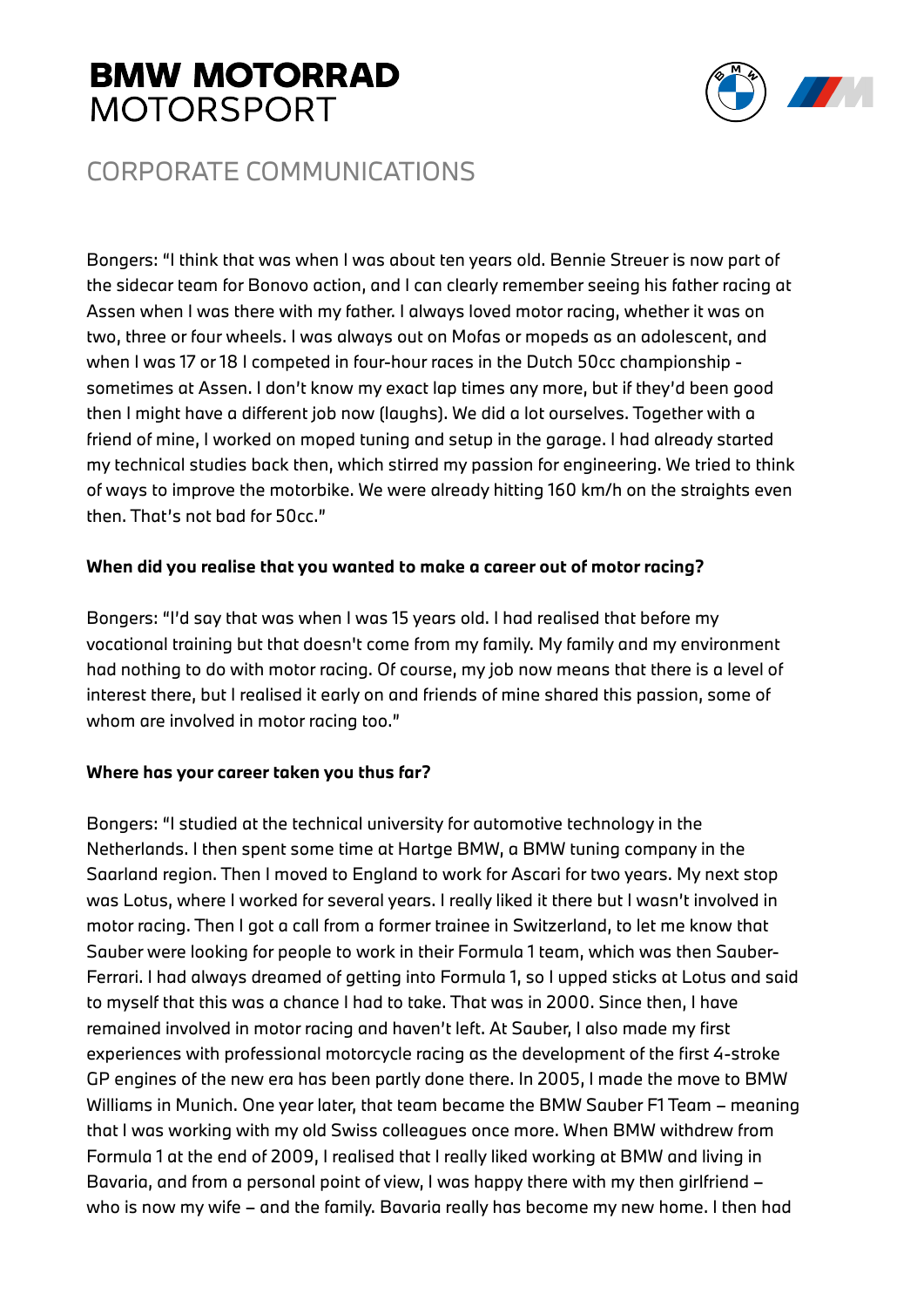

### CORPORATE COMMUNICATIONS

the opportunity to move to BMW Motorrad, jumping right into what was then the World Superbike project."

#### **You also had some different roles at BMW Motorrad...**

Bongers: "That's right. I was initially working as an engineer in the Superbike World Championship. I was then in charge of customer racing in 2012 and 2013. In 2016, I became Technical Director of BMW Motorrad Motorsport. When Dr. Markus Schramm arrived to become the new Head of BMW Motorrad and made the decision to bring back the works involvement in the Superbike World Championship with BMW M, I then assumed overall responsibility for BMW Motorrad Motorsport. It really is a dream job. I love doing it, except for when we endure some difficult race weekends of course. But that is part of the job and I believe that is what makes motor racing so attractive. The emotions, these ups and downs, and that it takes no time at all to see the results of your work."

**Recently, BMW Motorrad Motorsport has experienced extensive growth. The focus was on customer racing between 2014 and 2018. There are now four works motorbikes competing for two teams in the Superbike World Championship WorldSBK, and the works team is one of the real top teams in the FIM EWC Endurance Championship. There are also customer teams racing successfully around the world. What is your assessment of the development of BMW Motorrad Motorsport in recent years?**

Bongers: "My assessment is entirely positive. The field of activity has got much bigger. It is lovely to see how much more awareness there is for the public image with BMW M. Of course, the road to success is a long one and the Superbike World Championship field is very tough, but it also was a great experience to get the endurance project up and running. BMW Motorrad Motorsport is growing and the results in these areas of involvement also mean that customer racing is growing. You can also see the high level of interest in our product, the BMW M 1000 RR, which has the project lead in our motorsport department. Personally, I take a lot of pride in that. It is fantastic to see it grow as time passes. I firmly believe that this growth will continue."

#### **How important is the customer racing that accompanies the works involvement?**

Bongers: "Of course, works involvement is the pinnacle and there are also many people observing the successes chalked up in customer racing. These successes form the basis for customers deciding whether or not to participate with BMW. That is a classic pyramid and, of course, customer racing is extremely important for the domestic markets. For some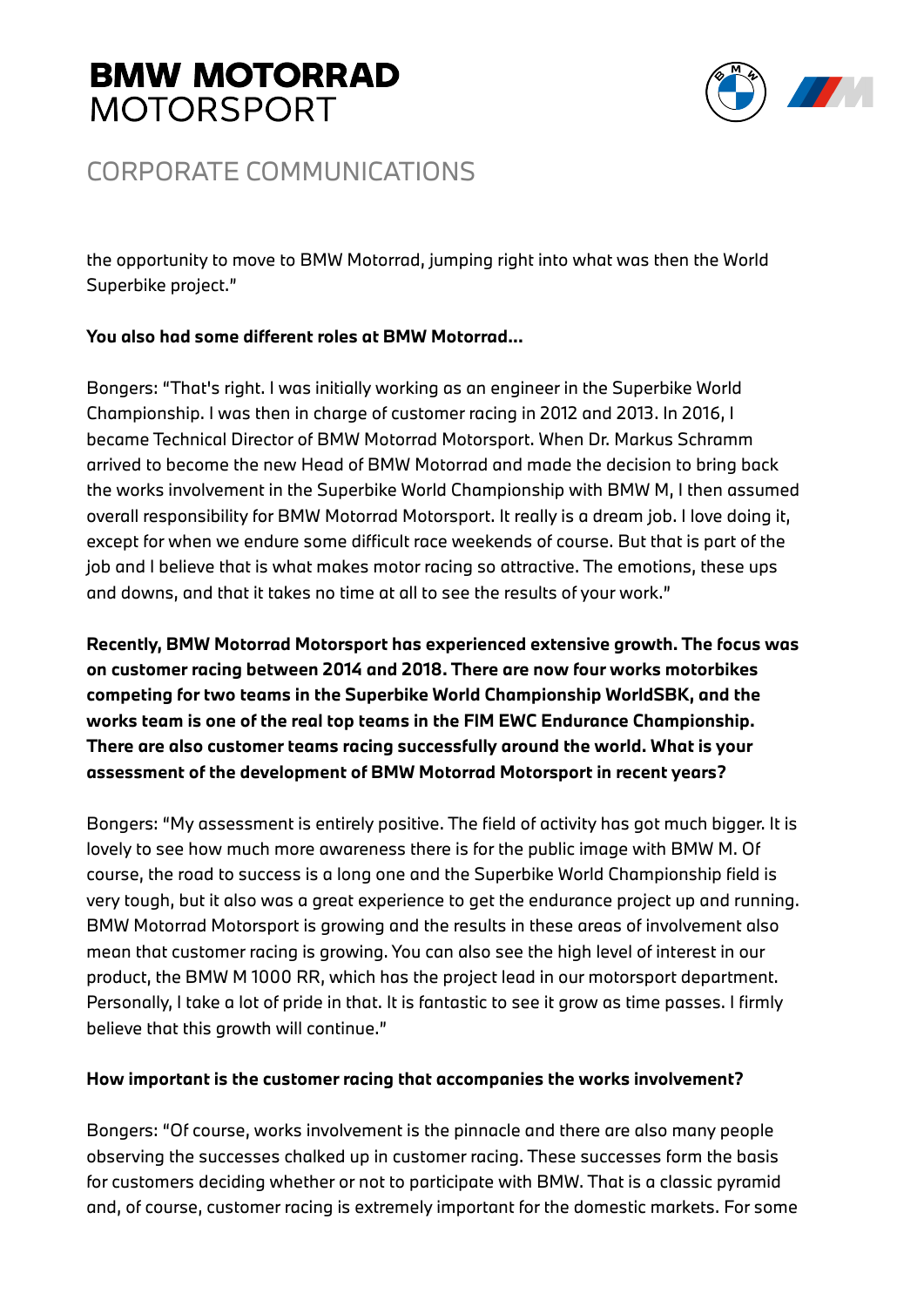

## CORPORATE COMMUNICATIONS

time, we did lose grid share. However, since we started to operate on a works basis and provide the relevant products, you can see rapid growth for our grid share in national championships and in amateur racing. These privateer riders and teams are all brand ambassadors for us - which is what keeps it all running. At BMW Motorrad Motorsport, we support the private teams with a wide range of support services in many areas."

#### **Your career has introduced you to many circuits around the world – which ones are your favourite racetracks?**

Bongers: "The involvement on four wheels and on two have taken me to many circuits. I am delighted that Phillip Island is back on the WorldSBK calendar. It's always a brilliant event with a superb atmosphere. However – and not just because I am from the Netherlands – Assen is definitely right up there in the list."

#### **Assen is coming up next weekend, meaning that we have come full circle. You started off by mentioning Pommes Oorlog and Broodje Frikadel. What other Dutch specialities get you excited?**

Bongers: "We don't necessarily have what you could term classic Dutch cuisine, but there are a few specialities that my mother always makes. These include an oven dish with layers of bacon, mince, sauerkraut, bananas and mashed potatoes. That is a piece of home for me."

#### **Media Contact.**

**Benedikt Torka** 

Spokesperson BMW Motorrad Motorsport Phone: +49 (0)151 – 601 32455 E-mail: benedikt.torka@bmwgroup.com

#### **Media Website.**

www.press.bmwgroup.com/global

#### **BMW Motorrad Motorsport on the Web.**

Website: www.motorsport.bmw-motorrad.com Facebook: www.facebook.com/bmwmotorradmotorsport Instagram: www.instagram.com/bmwmotorradmotorsport